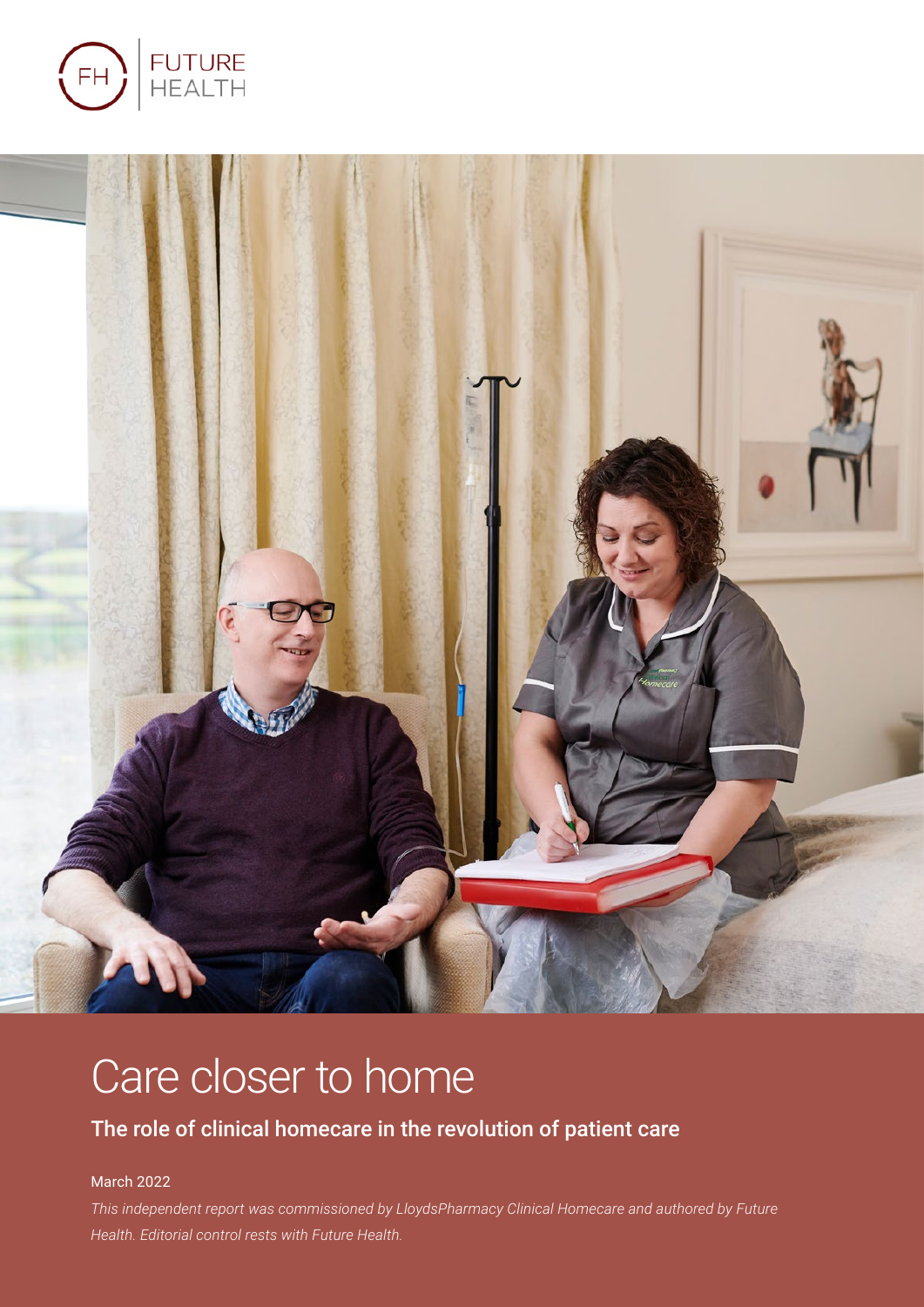# **Contents**

| <b>Executive Summary</b>                                          | 02 |
|-------------------------------------------------------------------|----|
| <b>Chapter 1: Overview of clinical homecare</b>                   | 03 |
| <b>Chapter 2: The patient and carer benefits</b>                  | 04 |
| Chapter 3: The pandemic and health system transformation          | 06 |
| Chapter 4: The policy challenges and opportunities for new action | 08 |
| <b>Chapter 5: Summary of recommendations</b>                      | 12 |
| <b>Endnotes</b>                                                   | 13 |

#### Disclaimer & Legal

This report has been produced by Future Health. The views expressed in the report are based on independent research and represent solely the views of the authors. They are provided for informative purposes only.

Whilst we undertake every effort to ensure that the information within this document is accurate and up to date, Future Health do not accept any liability for direct, implied, statutory, and/or consequential loss arising from the use of this document or its contents.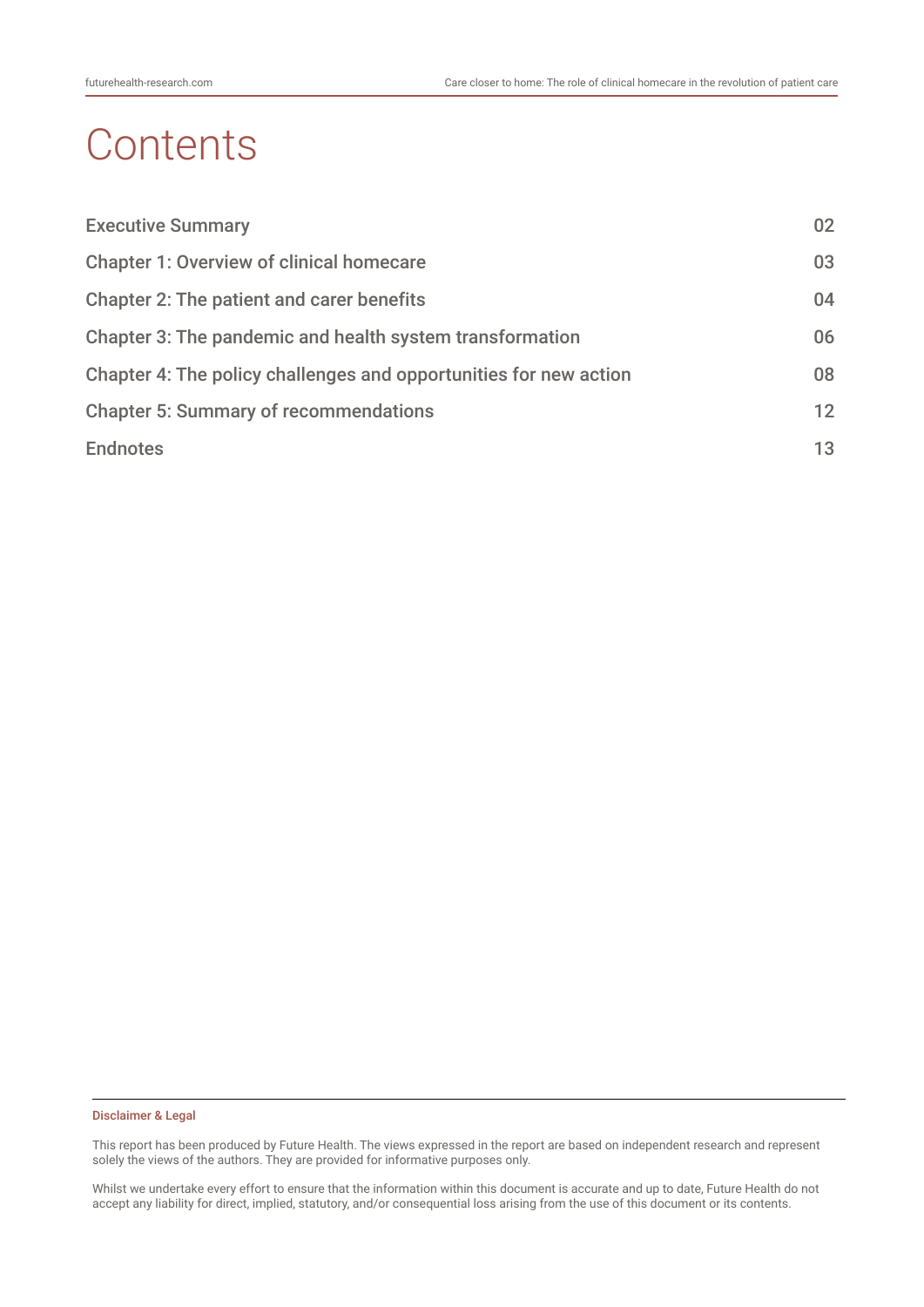### About the author



#### Richard Sloggett

Richard Sloggett is the Founder and Programme Director of Future Health. He was Special Advisor to the Secretary of State for Health and Social Care from 2018-19 and previously led Policy Exchange's health and social care work. Richard is a regular commentator in the national media on health and social care including in The Times, Telegraph, Financial Times, Economist and on Times Radio, BBC and LBC. He has been named as one of the top 100 people in UK healthcare policy by the Health Service Journal.

During his time with the Secretary of State, Richard worked across Whitehall, the NHS and local government on major policy decisions including the NHS Long Term Plan and the Prevention Green Paper. He has fifteen years' experience in public policy and healthcare, starting his career in Parliament before a successful career in public affairs where he led a team of 20 to the prestigious Communique Public Affairs Team of the Year Award.

Richard is undertaking his doctoral thesis in preventative healthcare systems at Liverpool University. He has a Masters Degree with Distinction from the University of Nottingham and a Bachelors Degree from the University of Durham.

## About Future Health

Future Health is a future focused Research Centre with a mission to advance public policy thinking that improves the health and wealth of people, communities and nations. Healthcare systems around the world are facing significant challenges of demographic, societal and technological change.

The importance of prevention and the development of new technologies have long been seen as ways to transform health systems to improve patient outcomes and performance, but progress has often been slow.

COVID-19 is an inflection point, demonstrating the need and opportunity of investing in and delivering more effective and efficient healthcare services in the future.

In undertaking cutting edge public policy research and generating new insights and solutions, Future Health seeks to shape the global healthcare policy debate and inform the decisions made by Governments and health systems to enable healthier, wealthier people, communities and nations.



futurehealth-research.com  $\forall$   $\Diamond$  @fh\_research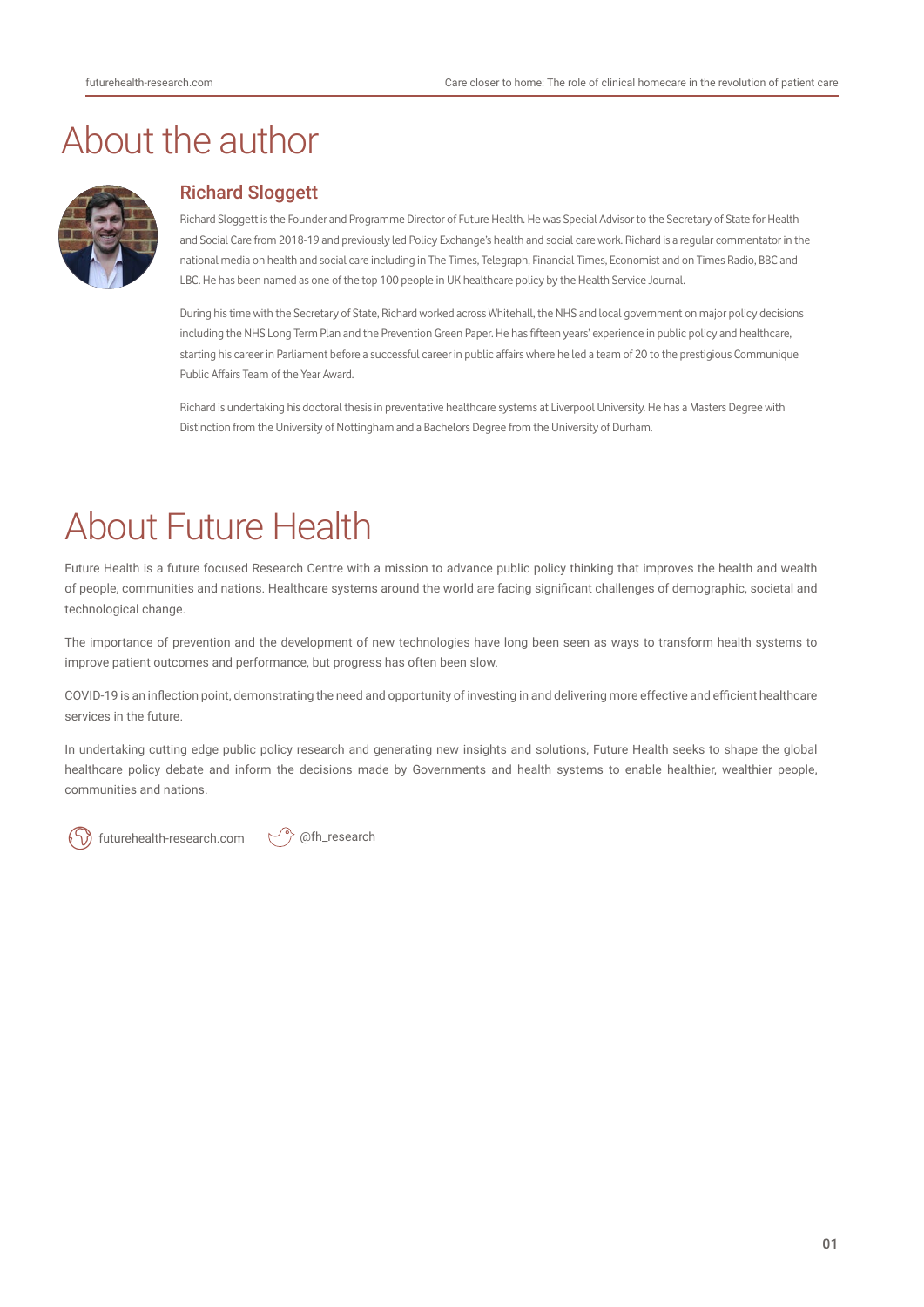# Executive Summary

The arrival of the coronavirus pandemic in early 2020 took lives, devastated communities and shook our health and care system. In the face of such a major challenge leaders, managers and staff across health and care worked to try and ensure that patients got the care they needed. A great deal of the way care was delivered changed. Care went online and it came into the home. New service models were procured and built in weeks instead of the usual months or years.

The pandemic has shown us that we need to change the way healthcare is delivered. Care needs to be more patientcentred, health inequalities tackled, digital solutions embraced, and more preventative care models used.

Before the pandemic steady, if unspectacular, progress had been made at moving care out of hospital and into the community. Over 350,000 people were receiving clinical homecare services before the arrival of COVID-19. In the immediate twelve weeks after the pandemic, an additional 765 services covering 20,000 patients were set up.<sup>1</sup> Across the next two waves of the pandemic 70,000 additional patients benefitted. Virtual wards were commissioned, new digital technology and monitoring services established, and home delivery services for medicines deployed.

This short paper from Future Health explores the benefits that delivering clinical care closer to home can bring for patients: reducing costs for travel, pressures on family members and carers, and ensuring greater continuity of care. It explores progress during the pandemic and the potential wider health system benefits of more systemic adoption.

It then looks at some of the traditional challenges to delivering more clinical care at home: IT and data systems that do not connect properly, inefficient and piecemeal contracting, a lack of leadership and clear direction setting, workforce planning, unclear regulation and fragmented delivery structures.

It explores the opportunities in the health policy environment to build on some of the progress seen during the pandemic. The chance, through structural changes and greater collaboration, to build more integrated services; to help join up health and care data; to engage patients more at home through digital tools and monitoring; to alleviate hospital pressures and increase capacity; and to align with the new regulatory structures and be a feature of future workforce planning.

The paper concludes by setting out the actions needed to realise the opportunities for greater care at home, particularly from the Government which should set a new ambition for doubling clinical homecare access over five years, and consider it as part of its efforts to tackle health disparities. In doing so, clinical homecare has the potential to play an important role in revolutionising the way patients access care.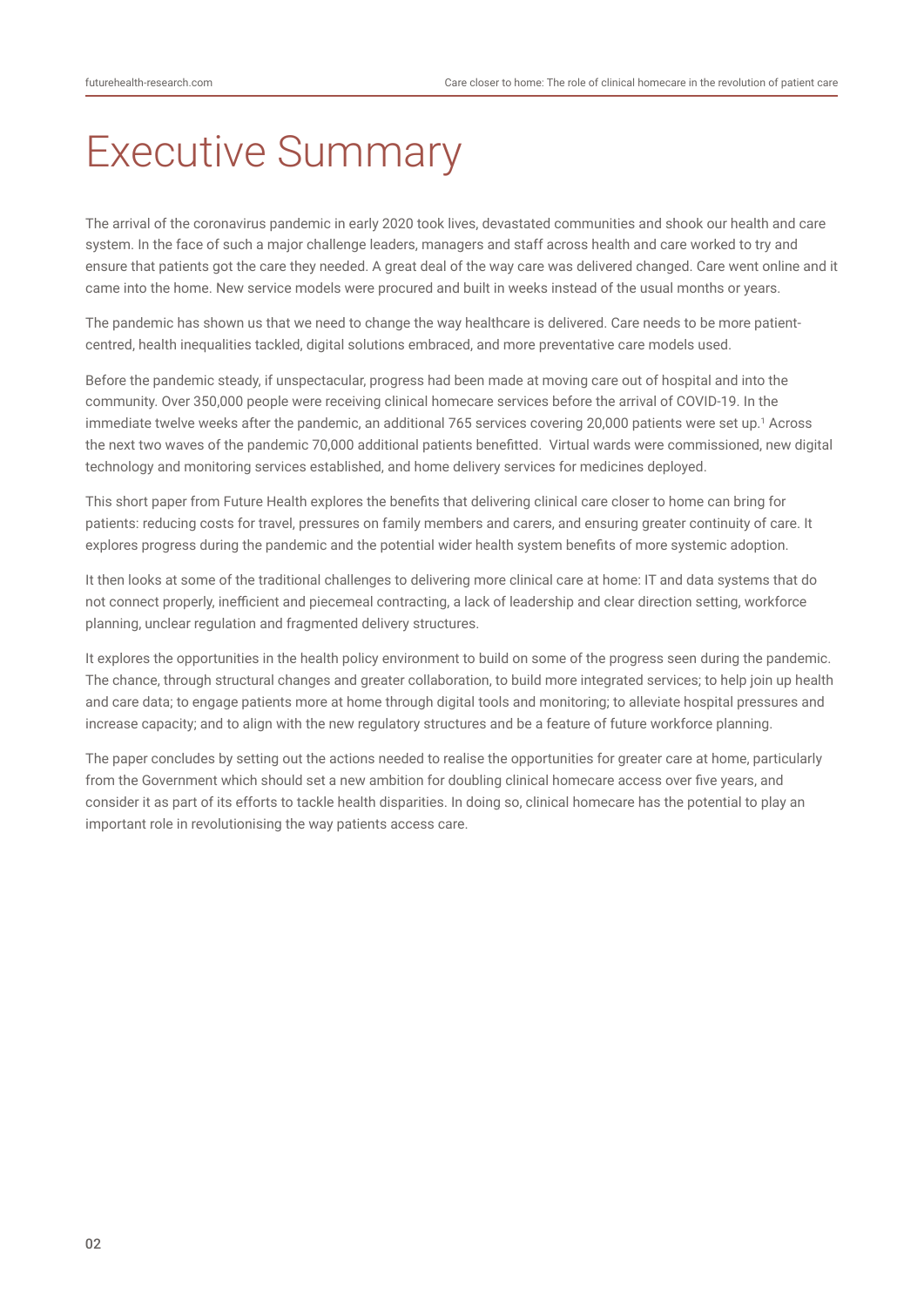# CHAPTER 1 Overview of clinical homecare

Clinical homecare enables patients to be treated for a range of conditions in the comfort of their own home, at their place of work, or in the community. The treatments would otherwise be provided in secondary care settings such as a hospital, and clinical homecare services can range from straightforward delivery of often high-value medication, to specialist nursing and treatments for complex conditions.

Clinical homecare involves trained healthcare staff including pharmacists and nurses. These teams often work closely with hospital consultants and the wider NHS to co-ordinate care and provide a comprehensive service for each patient.

Clinical homecare can be at a patient's home, via a static or mobile treatment unit, or in a community pharmacy







Clinical homecare can deliver specific therapies such as:



• Cancer Therapies

- Enzyme Replacement Therapy
- Growth Hormone
- Home Parenteral Nutrition
- IV Antibiotics
- IVIG
- Oral Immunosuppressants

It can also support improved infection management. This service can help patients with a range of chronic conditions to better manage their treatments and symptoms. These include chronic conditions such as:

- Crohn's Disease
- Cystic Fibrosis
- Dermatological Conditions
- Haemophilia
- Hepatitis
- HIV
- Motor Neurone Disease



- Multiple Sclerosis
- Osteoporosis
- Parkinson's
- Pulmonary Arterial Hypertension
- Renal Anaemia
- Thalassemia

Within the NHS in England homecare medicine arrangements are typically those where the hospital contracts directly with a homecare provider or where a hospital purchases medicines that include the provision of homecare services, which are contracted by the manufacturer of the medicines. Around 372,000 patients were receiving homecare medicines services before COVID-19.2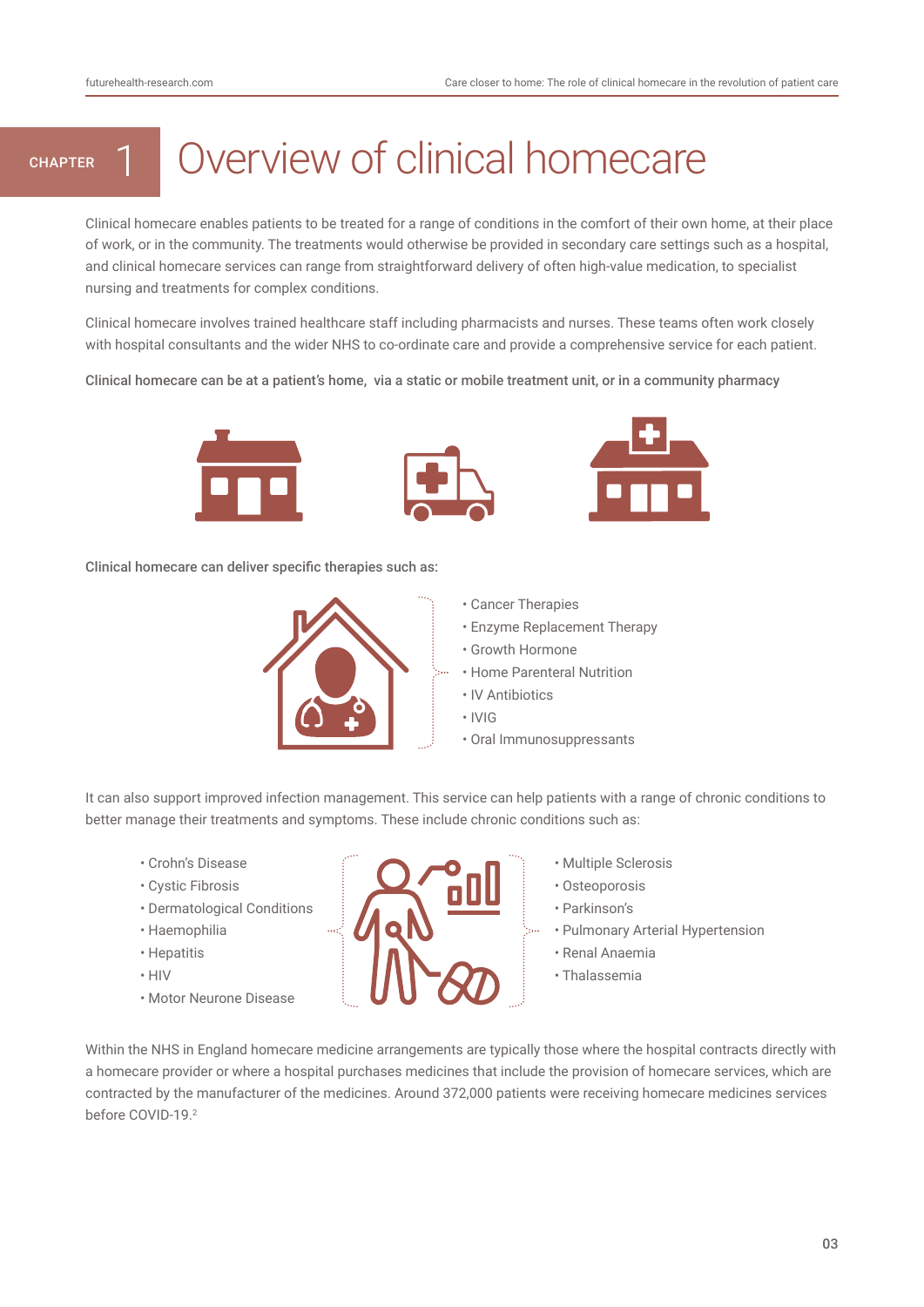# CHAPTER 2 The patient and carer benefits

A survey conducted during the pandemic found strong public backing for clinical homecare. 42% agreed that the Government should do more to support care at home, and the same number said they would prefer treatment at home over hospitals. By contrast just 20% and 24% respectively were against such approaches.<sup>3</sup>



#### **Chart 1: I would prefer treatment at home over hospitals**

#### Provides continuity of care and improves patient quality of life

Clinical homecare enables patients to build a relationship with a particular nurse or pharmacist as part of a wider integrated team enabling continuity of care. This predictability and familiarity can provide a sense of safety and ease pressure on patients dealing with stressful conditions. It has also been shown to improve adherence to treatment thereby improving patient outcomes and reducing relapses or worsening the condition.<sup>4</sup>

Many patients feel they get more time with a healthcare professional in the community, than in hospital or with their GP, giving them more time to talk through issues, and to find better ways to manage their condition. Evidence shows that this approach can actually improve self-management and in turn, quality of life and outcomes for the patient.<sup>5</sup>

NHS England in turn notes that "prolonged stays in hospital are bad for patients, especially for those who are frail or elderly. Spending a long time in hospital can lead to an increased risk of falling, sleep deprivation, catching infections and sometimes mental and physical deconditioning."6

A recent study, funded by the National Institute for Health Research (NIHR) and led by researchers from the Nuffield Department of Population Health at the University of Oxford, showed that caring for a select group of vulnerable, older people at home can improve patient outcomes, while reducing pressures on hospitals.

The same study also reported higher levels of patient satisfaction with Hospital at Home care. In particular, Hospital at Home scored highly regarding the length of time waiting for care to start, contacting staff, being involved in decisions and discussing further health or social care services.<sup>7</sup>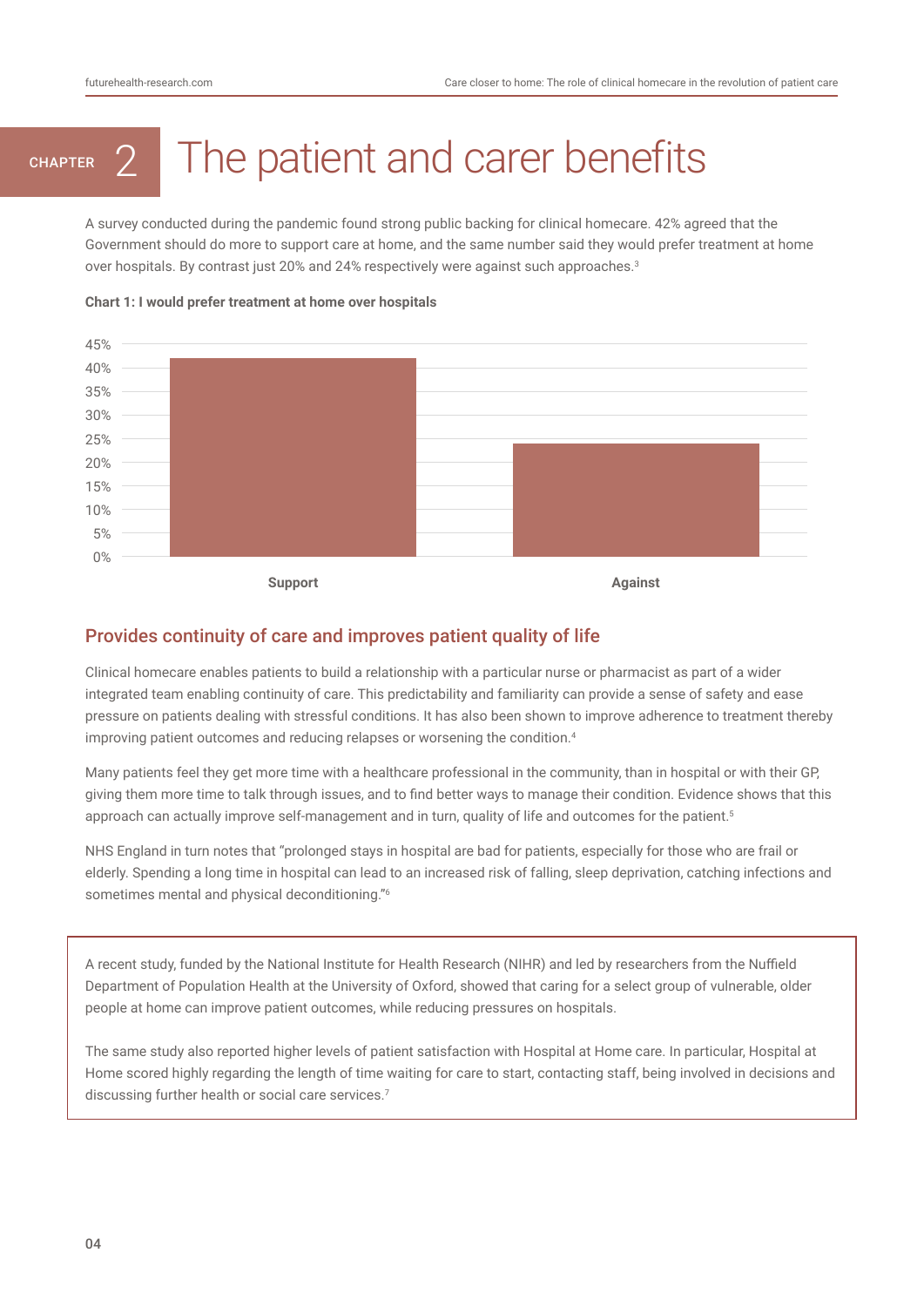#### Minimises the impact on patient lives

Care at home, at work or in the local community, is more convenient and has a lower cost-impact for patients. For those juggling work, family responsibilities and their own health, it could be the difference between receiving support or not seeking it at all, leading to a deterioration of their condition.

Trips to hospital for an appointment take time – sometimes up to an entire day, unlike a home visit, or trip to the pharmacist. Such trips can also be stressful and cause anxiety for patients, carers and families. Clinical homecare could be particularly helpful to those living in rural communities who often have to travel long distances to their local hospital. Giving time back to patients helps improve their quality of life and limits disruption to employment.

#### **Patient case study**

Professor Aldwyn Cooper has Pompe's Disease – a rare genetic condition which requires fortnightly infusions which take four hours. As CEO and Vice Chancellor of Regent's University London, often working an 80 hour week, having to travel to hospital for this treatment would have had a detrimental impact on his career. He therefore opted for an available homecare service which enables a nurse to visit him at work to connect the infusion, enabling Aldwyn to continue working during treatment, and avoiding travel and waiting time in hospital.

*"Without homecare I probably would have had to retire. I wouldn't have been able to lead the life I wanted to."* Professor Aldwyn Cooper8

Travel to and from hospital can be expensive, particularly for those patients living on the poverty line, or for parents with work or childcare responsibilities.

#### Eases pressure on carers

Many patients with chronic and complex conditions will have reduced mobility or may not be able to access transport, making travel to hospital challenging. Those with particularly severe disability will be reliant on the availability of a carer, who is able to drive them to and from the hospital, and stay with them during their appointment. With a national carer shortage for basic support packages, patients often have to rely on family / friends to take them to and from hospital appointments. This burden can impact wider family members' lives and their ability to work. If there is no-one able to take a patient to their appointment they could miss critical health treatment and guidance on how to manage their condition, leading to worsening outcomes.

#### **Patient case study**

Gary needs 19 hour infusions on a daily basis to help manage his condition, jejunostomy, which has left him with very little function of his small intestine. This was initially delivered in hospital, severely impacting Gary's life and that of his family through time-consuming hospital visits.

Being freed up from the time and emotional burden of having to visit Gary on a regular basis in hospital has given them all the flexibility to lead normal lives as much as is possible with such a serious condition. Prior to homecare, Gary noticed the visible impact his condition was having on his mum and dad in particular, so he fully appreciates the benefits homecare has on those around him.

"It's important to remember that it's not just you, the patient that is affected by the condition, but your family too" said Gary.9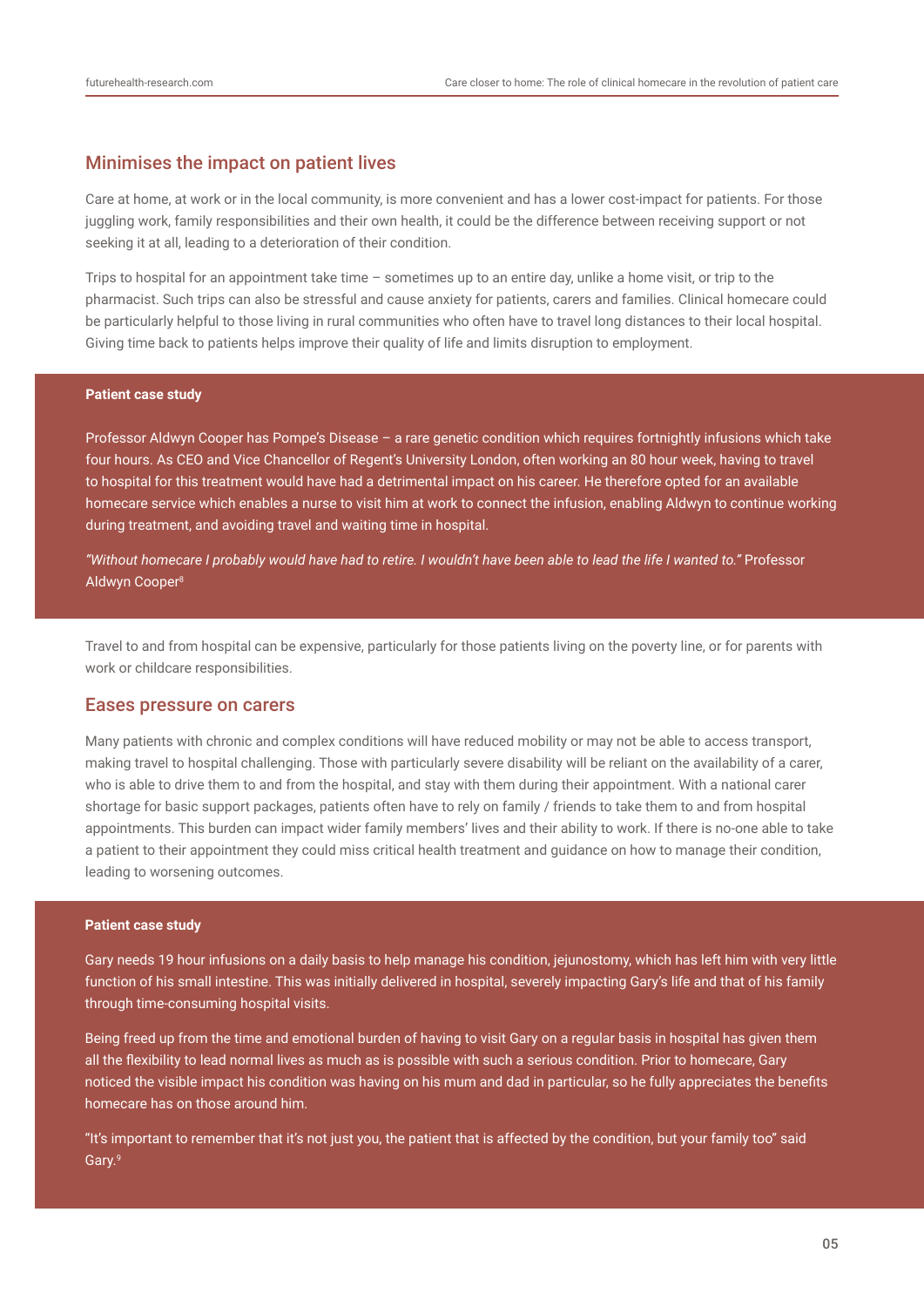# The pandemic and health system transformation

#### COVID-19

**CHAPTER** 

The pandemic accelerated progress in delivering care closer to home. This was driven by a need to protect vulnerable patients from having to attend hospital and risk infection, as well as an urgent need to create capacity to cope with the rapidly rising numbers of COVID-19 patients. Across the NHS, services had to adapt and innovate, often through the use of new technologies and delivery partners including clinical homecare services.

This included adaptions to services like moving infusion clinics to 'COVID-free' sites and delivering hospital dispensed medicines directly to the patient's home. The first three months of the pandemic saw 20,000 new patients being referred for over 765 types of homecare services.<sup>10</sup> This was supported by the creation of standard template contracts being agreed to commission new homecare services to protect cancer patients and those with respiratory illness who were considered to be the most vulnerable.

#### **Patient case study**

Jessica was prescribed chemotherapy to treat her cancer in the first few months of the pandemic and referred to Lloyds Pharmacy Clinical Homecare. In summer 2021 she was visited at home by an Oncology Healthcare Assistant (HCA) for a pre-chemotherapy toxicity assessment and blood test. During this appointment the HCA identified a spinal cord compression. This can happen when cancer grows in the bones of the spine or in the tissues around the spinal cord and is considered an emergency in oncology. The HCA followed the escalation pathway appropriately and Jessica attended the hospital for clinician review where spinal cord compression was confirmed and then treated appropriately.

The use of technology was also rapidly rolled out to support remote consultations and monitoring of patients at home. A good example of this was the use of COVID-19 virtual wards such as at Pennine Lancashire NHS which supported over 2,000 patients. The service enabled support and monitoring to be provided on a daily basis over the phone, via video consultation or through a home visit if required, preventing the need for admission to hospital. The service secured national recognition and an award for its effectiveness.<sup>11</sup>

The NHSX Innovation Collaborative has also helped scale the use of digital tools during the pandemic to support over 78,000 patients with long term conditions across England.12

#### Helping to build NHS capacity and transform service delivery

The NHS in England could save a potential 500,000 bed days each year if every acute trust used virtual wards. It could also save £120 million by implementing clinical homecare across England.

*There's no place like home (2016), Expert Clinical Homecare panel* 

Hospitals are battling long and growing waiting lists which had grown even before the arrival of the pandemic.

06 The Government's NHS Elective Recovery Plan sets out ambitious targets for the NHS to tackle these waiting times.<sup>13</sup> Clinical homecare can play a supportive role in delivering on this plan by providing care outside of the hospital setting, in turn freeing up clinical capacity and helping alleviate pressure on an already stretched service.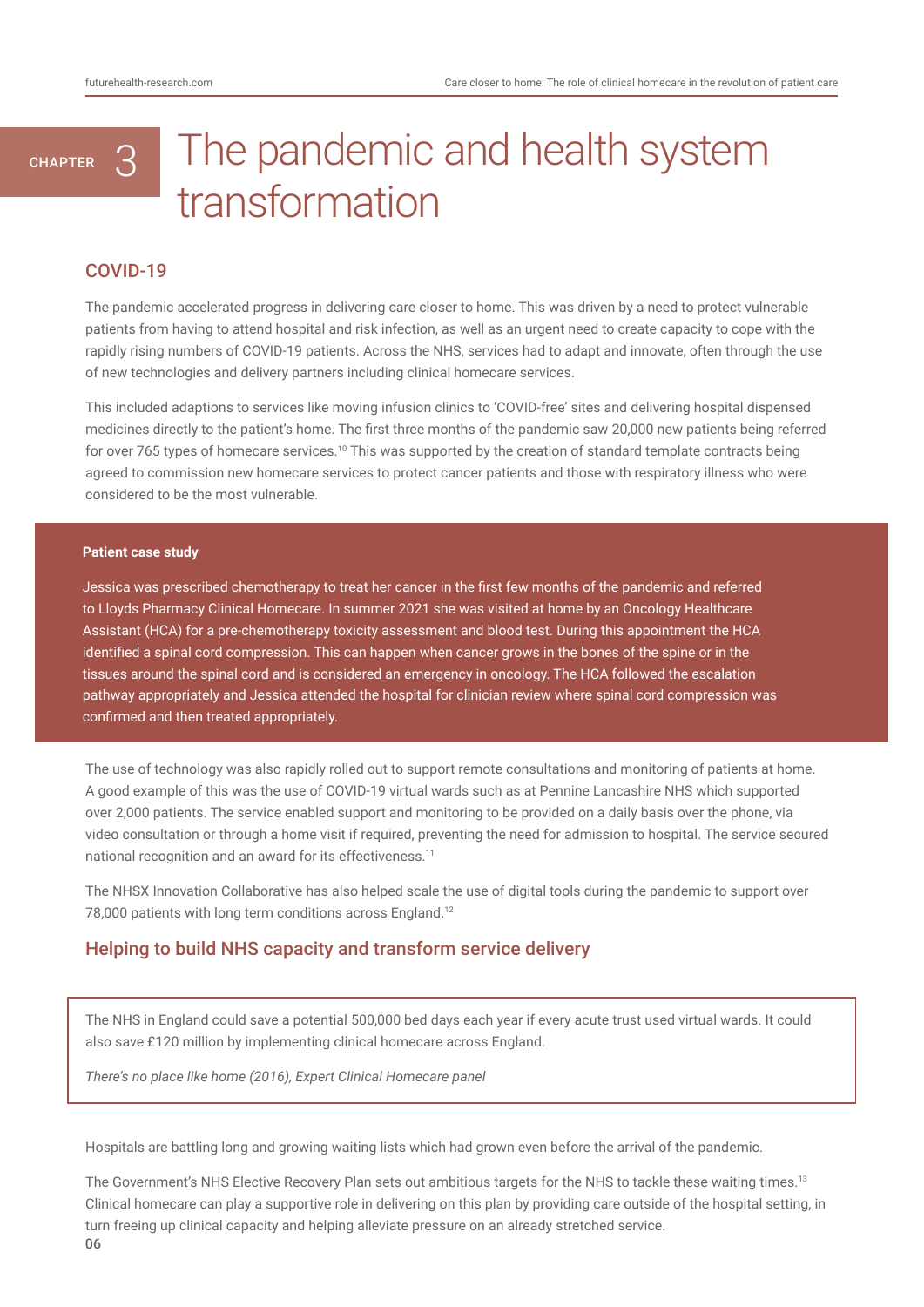More effective care in the community can also prevent hospitalisation by helping patients manage their condition and prevent exacerbations. This in turn frees up hospital beds for the treatment of other patients on waiting lists.

This will remain important beyond the COVID-19 recovery to support the delivery of the growing number of new, innovative, complex treatments – some of which will require hospital care – displacing older treatments and care pathways, which will need to be provided in other settings.

#### **Patient case study**

Following a diagnosis of breast cancer, Linda opted to receive her ongoing chemotherapy treatment in a pharmacy, instead of in hospital. The flexibility of appointments has been one of the best parts of receiving treatment in a pharmacy – Linda can pick and choose her treatment times to fit around other responsibilities like work. She also found the continuity of care with the same healthcare professional really valuable giving her the confidence to discuss the wider management of her condition. Linda also noted the value of being able to park right outside the pharmacy and not having to queue for the hospital car park or in the hospital for her appointment.

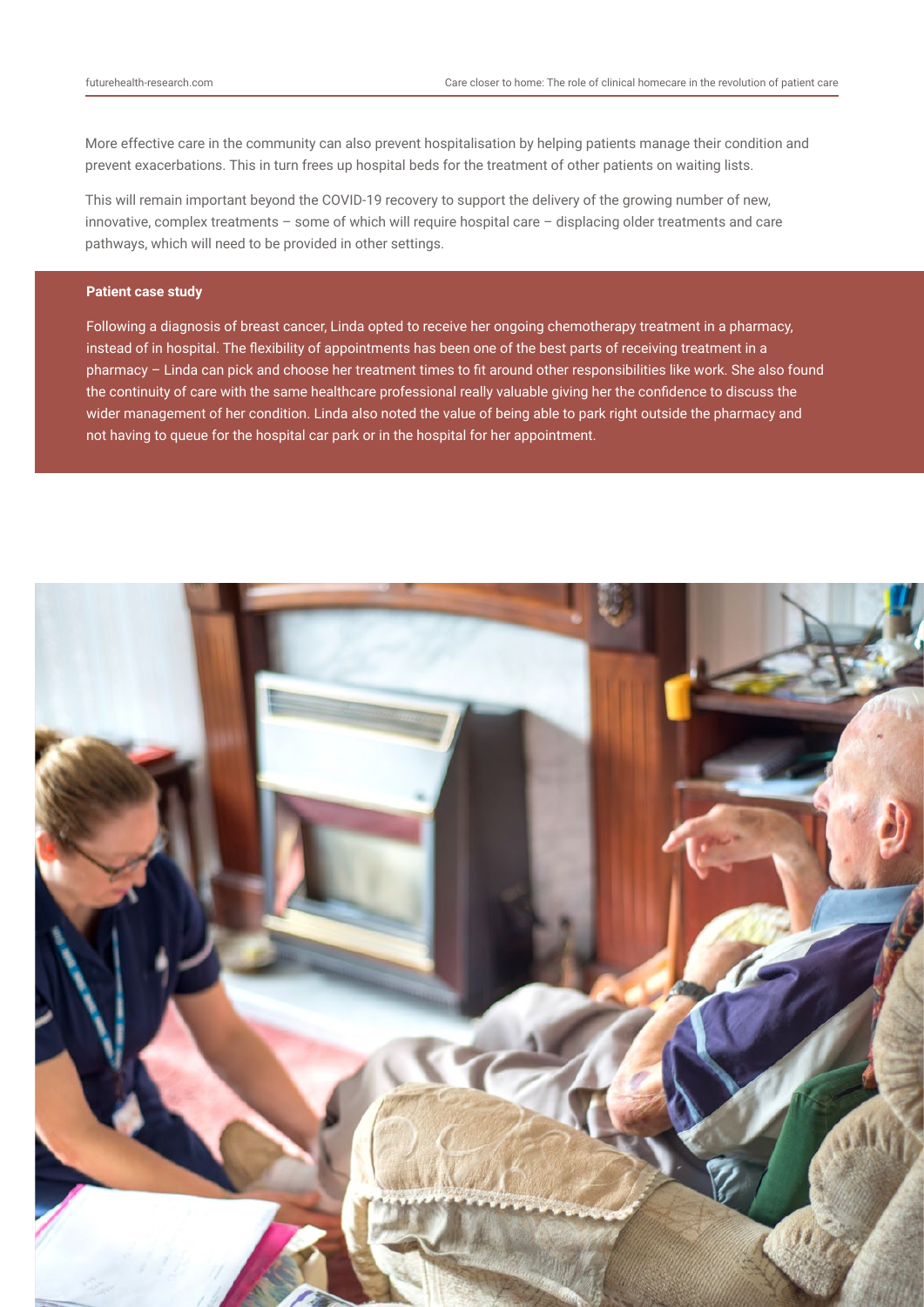### The policy challenges and opportunities for new action CHAPTER  $4$

### **Challenges**

Despite the positive evidence which shows the value of care in the community to the NHS, patients and their carers, progress on expanding clinical homecare has been challenging due to structural, governance, cultural and societal processes and attitudes.

A review into homecare medicines and related services undertaken by Mark Hackett in 2011, identified several key areas where improvements were needed to both improve and scale up services. These included:<sup>14</sup>

- Variable and unclear procurement processes
- A lack of a coherent governance structure
- Difficulties with connecting and integrating IT systems
- Limited patient consultation and choice

As a result of the report, a series of workstreams produced new helpful standards, templates and frameworks including:<sup>15</sup>

- A Handbook on Homecare Services in England (produced by the Royal Pharmaceutical Society)
- A Governance guide
- An online tool for service level agreements
- Patient Charter
- Outputs based specification and technical specification
- Pharmacy Systems Homecare recommendations

These developments helped lay the foundations for an expansion of clinical homecare services. However, there remain some ongoing challenges for the NHS in implementing homecare services at scale.

#### **Contracting and reimbursement**

Contracting homecare services often falls to an individual hospital with each Trust operating a different model and approach. Contracting can be complex and involve significant resource, particularly legal and administrative time to set up and monitor agreements for each clinical condition which can be for relatively small groups of patients.

The cost of the out of hospital service is often contracted at the same cost as the traditional service, leaving little opportunity for savings or the exploration of gain-sharing benefits between commissioners and providers from the upfront investment in the new service model.

#### **Poor IT and data systems interoperability**

A lack of interoperable IT systems is a major barrier to implementing clinical homecare services. Systems between providers that are not able to connect effectively raise safety and service delivery concerns.16 To run an efficient and effective homecare service there is a need for patient health records to be joined up - linking clinical (prescribing systems and clinical systems), pharmacy (ordering, invoicing, patient medication records, repeat prescription records), homecare provider systems, and financial systems. Despite some recent progress this is still not possible in many parts of the NHS.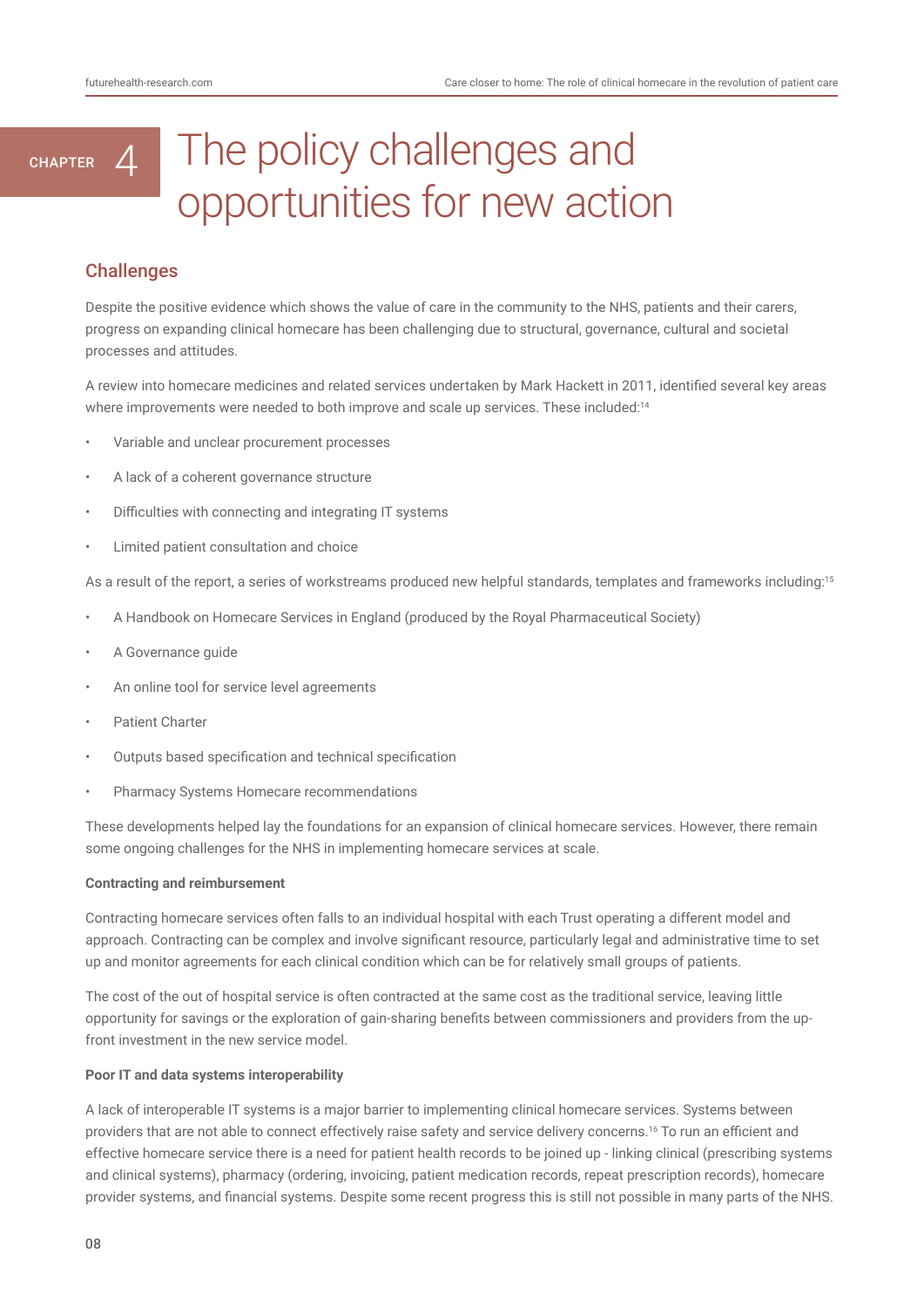#### **Unclear service regulation**

Clinical homecare services find themselves 'at the edge' of different traditional service models and regulatory pathways. Services are also covered by three different regulatory bodies, the MHRA, GPhC and the CQC.

This creates difficulties in how services can be regulated, monitored, inspected and assessed effectively. The need for example for each individual medicine manufacturer supplying a clinical homecare service to themselves ensure the service is MHRA compliant leads to multiple audits and interventions. Audits are an important part of safe care but duplication such as this can take-up large amounts of management time.

Such duplication and the lack of clarity of where services sit in the system feeds through into challenges set above regarding service contracting and commissioning.

#### **Workforce pressures**

Many homecare services are nurse-led so there would need to be an increase in the number of nurses recruited into this type of service delivery if this model of care is to be effectively scaled. Once recruited and in place, these nurses also need the right training, equipment and technology to carry out their duties effectively. As noted in the NHS Long Term Plan – community nurses face a myriad of challenges particularly in relation to the interoperability of technology.17

#### **Table 1: Challenges to effective mobile working by community nurses in patient's homes.**

| Poor connectivity when in patient's home                                             | 85.1% |
|--------------------------------------------------------------------------------------|-------|
| Cannot access GP electronic record                                                   | 56.8% |
| Limited or no training to use devices                                                | 20.8% |
| Mobile device not compatible with other software                                     | 21.1% |
| Uploading onto systems that do not talk to each other leading to multiple data entry | 32.7% |

Source: The Queen's Nursing Institute (QNI). Nursing in the digital age: Using technology to support patients in the home. 2018.

#### **Prioritisation and patient voice**

Care at home services have never been a strong political or system priority. The 2019 Conservative manifesto includes major commitments on new hospital plans but little on care in the community.<sup>18</sup>

There is often confusion about where responsibility and accountability for these services resides across health and social care. Politically care at home sits across a number of different priorities in Ministerial portfolios including social care, community health, integration and primary care. This lack of prioritisation translates into a lack of clear commitments on ambitions for delivering care at home and for a mature and scalable market to emerge.

#### **Opportunities**

As the health service starts to emerge from the pandemic a set of major reforms are underway to its operation including:

- Integrated care The Health and Care Bill<sup>19</sup> currently going through Parliament sees the introduction of Integrated Care Systems aimed at better joining up NHS and social care at a regional level. The recent Integration White Paper takes this further with the creation of place based integration leaders to support local and community health and care integration $20$
- Health inequalities There is a new focus on tackling health inequalities that have been highlighted through the pandemic, with the NHS rolling out CORE20PLUS5<sup>21</sup> focused on five major programmes of care and plans for a white paper on health disparities from the new Office for Health Improvement and Disparities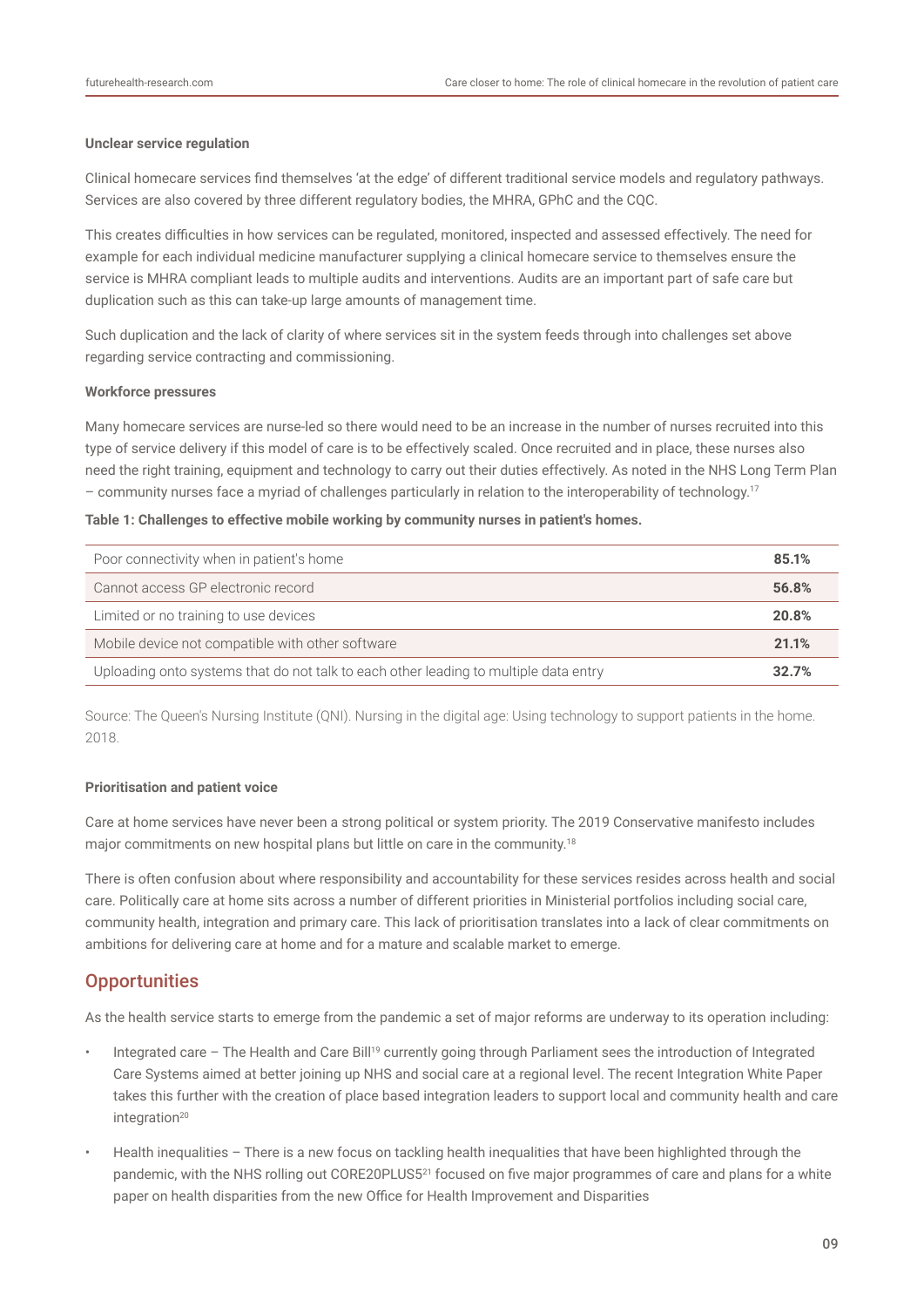- Data Significant progress has been made in connecting and improving the publication of healthcare data throughout the pandemic. The draft NHSX data strategy looks to take these learnings and build from them through the greater digitisation and interoperability of the healthcare system $^{22}$
- Elective Recovery The Plan to tackle the Elective Recovery includes not only measures to tackle the waiting list, but also provide greater support and public health information to those waiting for treatment<sup>23</sup>
- Workforce Health Education England has been commissioned to develop a 15 year workforce plan24

Clinical homecare is well placed to support some of these agendas:

- In providing care closer to home, clinical homecare supports the delivery of care through a co-ordinated and multidisciplinary team, supporting integrated and patient centred-care
- In delivering care closer to where patients live, inequalities in care access can be tackled
- In ensuring more care is delivered outside hospital, clinical homecare can help free-up capacity within hospital settings.

The following actions from the main actors across the health and care system will help expand services for patients.

**Government** – For Government there is a strong case to be made for setting a new level of ambition on care at home post pandemic. The change in where services are delivered seen during COVID-19 should be built from and progress maintained.

In doing so, the number of people receiving clinical homecare can be doubled over five years, see chart below:<sup>25</sup>





Ministers should include these commitments on expanding the provision of care at home, in the forthcoming health disparities white paper, helping carers and more vulnerable groups with accessing the care and support they need.

With this new ambition should come clearer Ministerial accountability for care at home policy.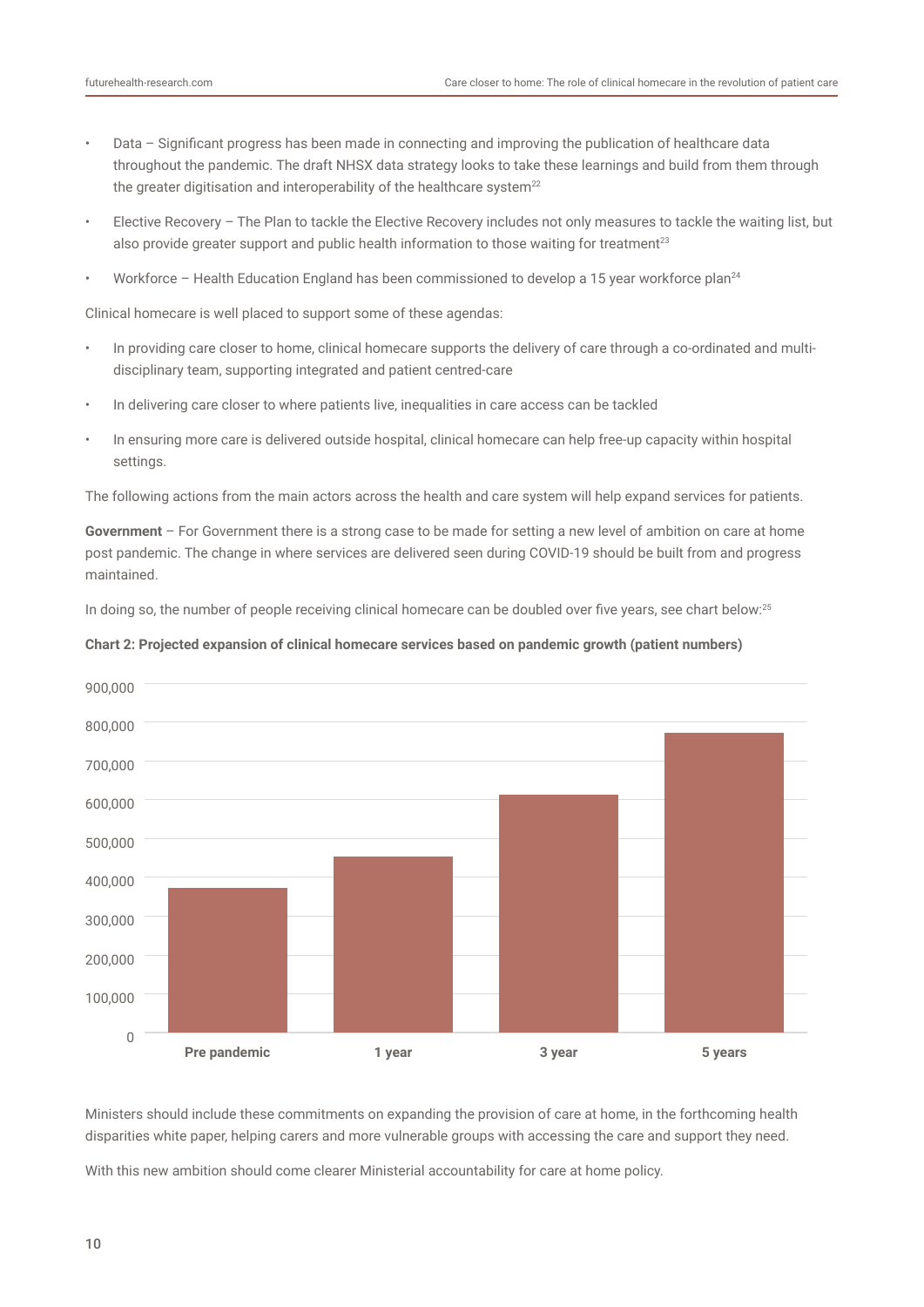**NHS England** – For NHS England, producing guidance and updated contracting support for ICSs in how they contract for clinical homecare services, could help reduce bureaucracy and administration, removing barriers to the adoption of care at home

**NHS England/X/D (NHS Transformation Directorate)** – As it finalises its data strategy, the NHS Transformation Directorate should report regularly (quarterly) against its ambition to "deliver comprehensive shared records in line with the commitments in the NHS Long Term Plan so that authorised staff for other care partners can easily and appropriately access data regardless of where care is delivered (by 2024)"26

**Health Education England (NHS England)** – As part of long-term workforce planning HEE should ensure that the role-mix being developed is future-proofed for where care delivery will be needed in the future, and in particular a likely expansion of community and home-based care. HEE should also make sure that training packages for nursing staff working in the community are in line with the latest technologies and devices, particularly in light of the rapid innovation and adoption of new tools during COVID-19 and further expansions in the future

**Integrated Care Systems** – As ICSs develop their new plans for services it will be important that medicines and the delivery of medicines is part of strategic and board level discussions. The NHS Confederation recently set out how medicines optimisation can be prioritised and delivered at system level<sup>27</sup>

**CQC** – As part of their work in building a single assessment framework, the CQC should ensure that the new framework is applicable for clinical homecare services

**MHRA** – Should work with the pharmaceutical industry and clinical homecare providers to build a new framework for effectively auditing clinical homecare services aimed at reducing administrative burden

**NHS Trusts** – Trusts should ensure that patients accessing services beyond traditional healthcare settings are engaged effectively in their care and support and are provided with ways to provide feedback on their experience, particularly through the use of new digital tools and the NHS App

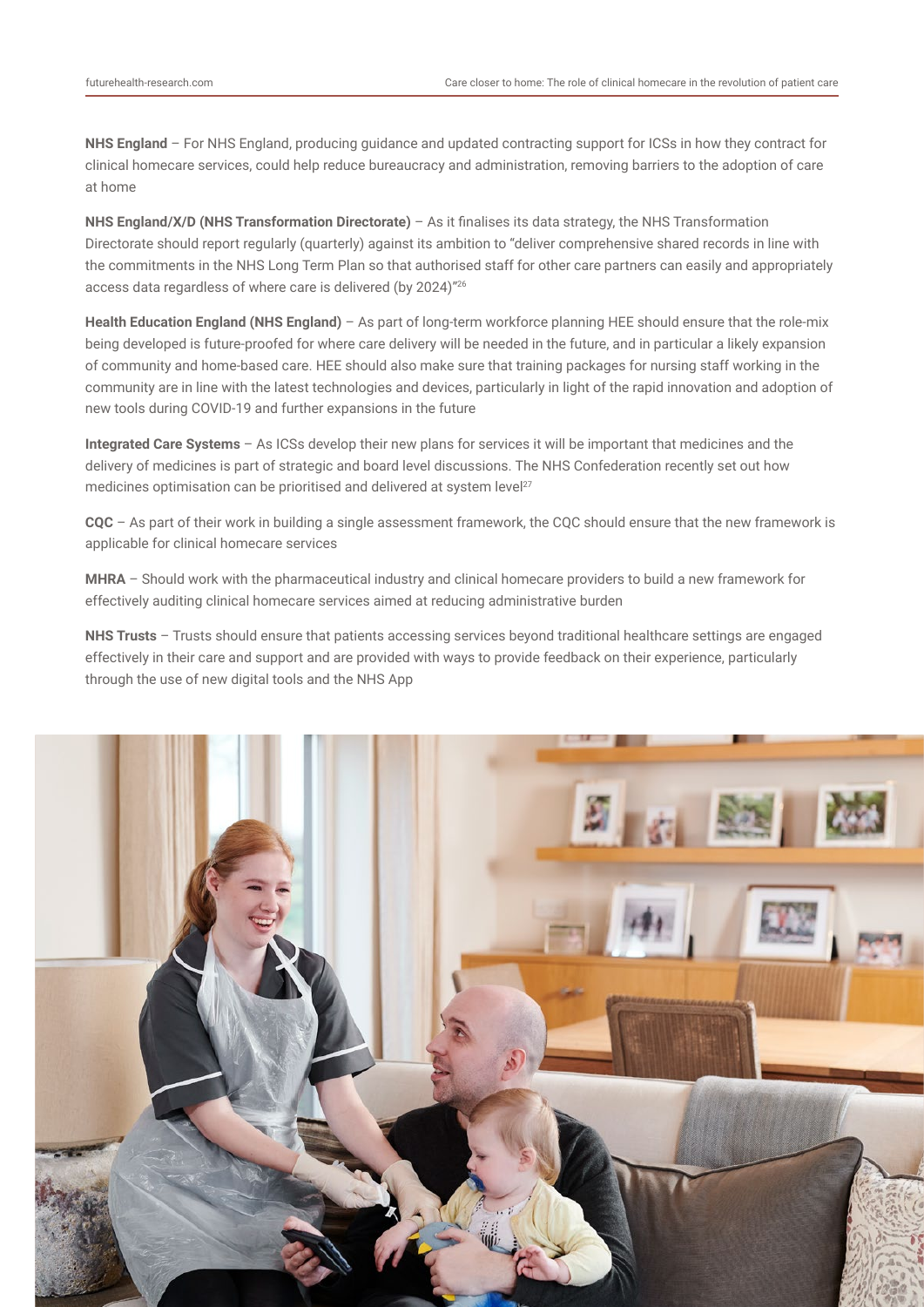# CHAPTER 5 | Summary of recommendations



**Leadership** – Clearer Ministerial accountability for care at home and clinical homecare and a new ambition for doubling the number of patients using clinical homecare services over the next five years



**Health inequalities** – Embedding the new ambition for care at home within the health disparities white paper and using it to tackle health inequalities and improved carer support

. . . . . . . . . . . . . .



**Contracting** – National level contracting frameworks to support improved system commissioning of clinical homecare



**Prioritisation** – New NHS models of integration at system, provider and place level to place a new emphasis on medicines and place of delivery, to help deliver service expansion

**Regulation** – Make sure the new single assessment framework for health and care being introduced is supportive of efforts to expand clinical homecare services and efforts are made to reduce un-necessary bureaucracy

<u>. . . . . . . . . . . .</u>



**Reporting** – Regular reporting on the ambition for connecting health and social care data systems that can support more people to be cared for at home



**Workforce** – Ensure future workforce planning includes a requisite expansion of community and homecare based staff



**Patient experience** – Improve the capture of patient experience of care at home through new digital tools and devices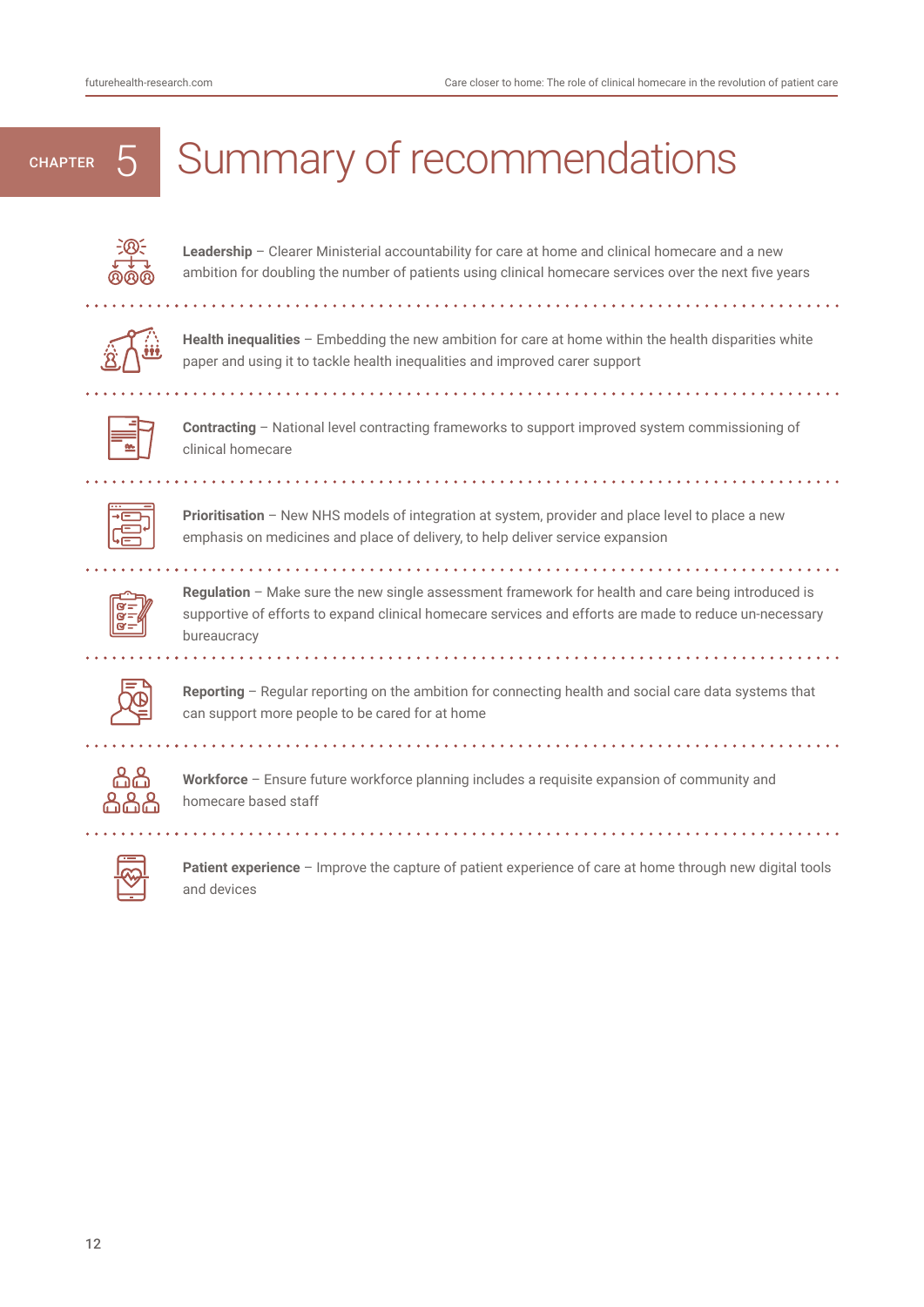# **Fndnotes**

- [NHMC Covid 19 review](https://www.sps.nhs.uk/wp-content/uploads/2020/10/NHMC-Lessons-Learnt-COVID19-FINAL-002.pdf)
- [NHMC Covid 19 review](https://www.sps.nhs.uk/wp-content/uploads/2020/10/NHMC-Lessons-Learnt-COVID19-FINAL-002.pdf)
- Representative public survey of 2000 people across England conducted in February 2021
- <https://www.zpb-associates.com/measuring-the-value-of-clinical-homecare/>
- <https://www.zpb-associates.com/measuring-the-value-of-clinical-homecare/>
- https://www.england.nhs.uk/urgent-emergency-care/reducing-length-of-stay/#:~:text=Prolonged%20stays%20 in%20hospital%20are,sometimes%20mental%20and%20physical%20deconditioning.
- [https://www.ox.ac.uk/news/2021-04-19-study-finds-caring-older-people-home-can-be-just-good-or-even-better](https://www.ox.ac.uk/news/2021-04-19-study-finds-caring-older-people-home-can-be-just-good-or-even-better-hospital-care)[hospital-care](https://www.ox.ac.uk/news/2021-04-19-study-finds-caring-older-people-home-can-be-just-good-or-even-better-hospital-care)
- [https://www.lpclinicalhomecare.co.uk/wp-content/uploads/2017/10/95876\\_Aldwyns\\_Case-Study-FINAL-140817.](https://www.lpclinicalhomecare.co.uk/wp-content/uploads/2017/10/95876_Aldwyns_Case-Study-FINAL-140817.pdf) [pdf](https://www.lpclinicalhomecare.co.uk/wp-content/uploads/2017/10/95876_Aldwyns_Case-Study-FINAL-140817.pdf)
- [https://www.lpclinicalhomecare.co.uk/wp-content/uploads/2017/10/95658\\_Gary-Case-Study-FINAL-080617-for](https://www.lpclinicalhomecare.co.uk/wp-content/uploads/2017/10/95658_Gary-Case-Study-FINAL-080617-for-email.pdf)[email.pdf](https://www.lpclinicalhomecare.co.uk/wp-content/uploads/2017/10/95658_Gary-Case-Study-FINAL-080617-for-email.pdf)
- [NHMC Covid 19 review](https://www.sps.nhs.uk/wp-content/uploads/2020/10/NHMC-Lessons-Learnt-COVID19-FINAL-002.pdf)
- <https://www.healthierlsc.co.uk/integratedcare/our-stories/covid-virtual-wards-pennine-lancashire>
- [https://www.nhsx.nhs.uk/covid-19-response/technology-nhs/supporting-the-innovation-collaboratives-to-expand](https://www.nhsx.nhs.uk/covid-19-response/technology-nhs/supporting-the-innovation-collaboratives-to-expand-their-remote-monitoring-plans/)[their-remote-monitoring-plans/](https://www.nhsx.nhs.uk/covid-19-response/technology-nhs/supporting-the-innovation-collaboratives-to-expand-their-remote-monitoring-plans/)
- [https://www.england.nhs.uk/coronavirus/publication/delivery-plan-for-tackling-the-covid-19-backlog-of-elective](https://www.england.nhs.uk/coronavirus/publication/delivery-plan-for-tackling-the-covid-19-backlog-of-elective-care/)[care/](https://www.england.nhs.uk/coronavirus/publication/delivery-plan-for-tackling-the-covid-19-backlog-of-elective-care/)
- [https://assets.publishing.service.gov.uk/government/uploads/system/uploads/attachment\\_data/](https://assets.publishing.service.gov.uk/government/uploads/system/uploads/attachment_data/file/213112/111201-Homecare-Medicines-Towards-a-Vision-for-the-Future2.pdf) [file/213112/111201-Homecare-Medicines-Towards-a-Vision-for-the-Future2.pdf](https://assets.publishing.service.gov.uk/government/uploads/system/uploads/attachment_data/file/213112/111201-Homecare-Medicines-Towards-a-Vision-for-the-Future2.pdf)
- [https://www.rpharms.com/Portals/0/RPS%20document%20library/Open%20access/Professional%20standards/](https://www.rpharms.com/Portals/0/RPS%20document%20library/Open%20access/Professional%20standards/Professional%20standards%20for%20Homecare%20services/towards-a-vision-for-the-future-taking-forward-the-recommendations.pdf) [Professional%20standards%20for%20Homecare%20services/towards-a-vision-for-the-future-taking-forward-the](https://www.rpharms.com/Portals/0/RPS%20document%20library/Open%20access/Professional%20standards/Professional%20standards%20for%20Homecare%20services/towards-a-vision-for-the-future-taking-forward-the-recommendations.pdf)[recommendations.pdf](https://www.rpharms.com/Portals/0/RPS%20document%20library/Open%20access/Professional%20standards/Professional%20standards%20for%20Homecare%20services/towards-a-vision-for-the-future-taking-forward-the-recommendations.pdf)
- <https://www.clinicalhomecare.org/wp-content/uploads/2017/01/NCHA-Proceeding-Homecare-Booklet.pdf>
- <https://www.longtermplan.nhs.uk/publication/nhs-long-term-plan/>
- <https://www.conservatives.com/our-plan/conservative-party-manifesto-2019>
- <https://bills.parliament.uk/bills/3022>
- [https://www.gov.uk/government/publications/health-and-social-care-integration-joining-up-care-for-people](https://www.gov.uk/government/publications/health-and-social-care-integration-joining-up-care-for-people-places-and-populations)[places-and-populations](https://www.gov.uk/government/publications/health-and-social-care-integration-joining-up-care-for-people-places-and-populations)
- <https://www.england.nhs.uk/about/equality/equality-hub/core20plus5/>
- <https://www.nhsx.nhs.uk/blogs/a-single-data-strategy-to-unite-the-system-and-save-more-lives/>
- [https://www.england.nhs.uk/coronavirus/publication/delivery-plan-for-tackling-the-covid-19-backlog-of-elective](https://www.england.nhs.uk/coronavirus/publication/delivery-plan-for-tackling-the-covid-19-backlog-of-elective-care/)[care/](https://www.england.nhs.uk/coronavirus/publication/delivery-plan-for-tackling-the-covid-19-backlog-of-elective-care/)
- <https://www.hee.nhs.uk/news-blogs-events/news/hee-looking-future-health-social-care-workforce>
- Projections based on 20k growth in a quarter of a year at start of the pandemic; estimated 80k additional patients per year (across the three pandemic waves clinical homecare patient numbers increased by 90k)
- [https://www.gov.uk/government/publications/data-saves-lives-reshaping-health-and-social-care-with-data-draft/](https://www.gov.uk/government/publications/data-saves-lives-reshaping-health-and-social-care-with-data-draft/data-saves-lives-reshaping-health-and-social-care-with-data-draft) [data-saves-lives-reshaping-health-and-social-care-with-data-draft](https://www.gov.uk/government/publications/data-saves-lives-reshaping-health-and-social-care-with-data-draft/data-saves-lives-reshaping-health-and-social-care-with-data-draft)
- <https://www.nhsconfed.org/publications/systematisation-medicines-optimisation>